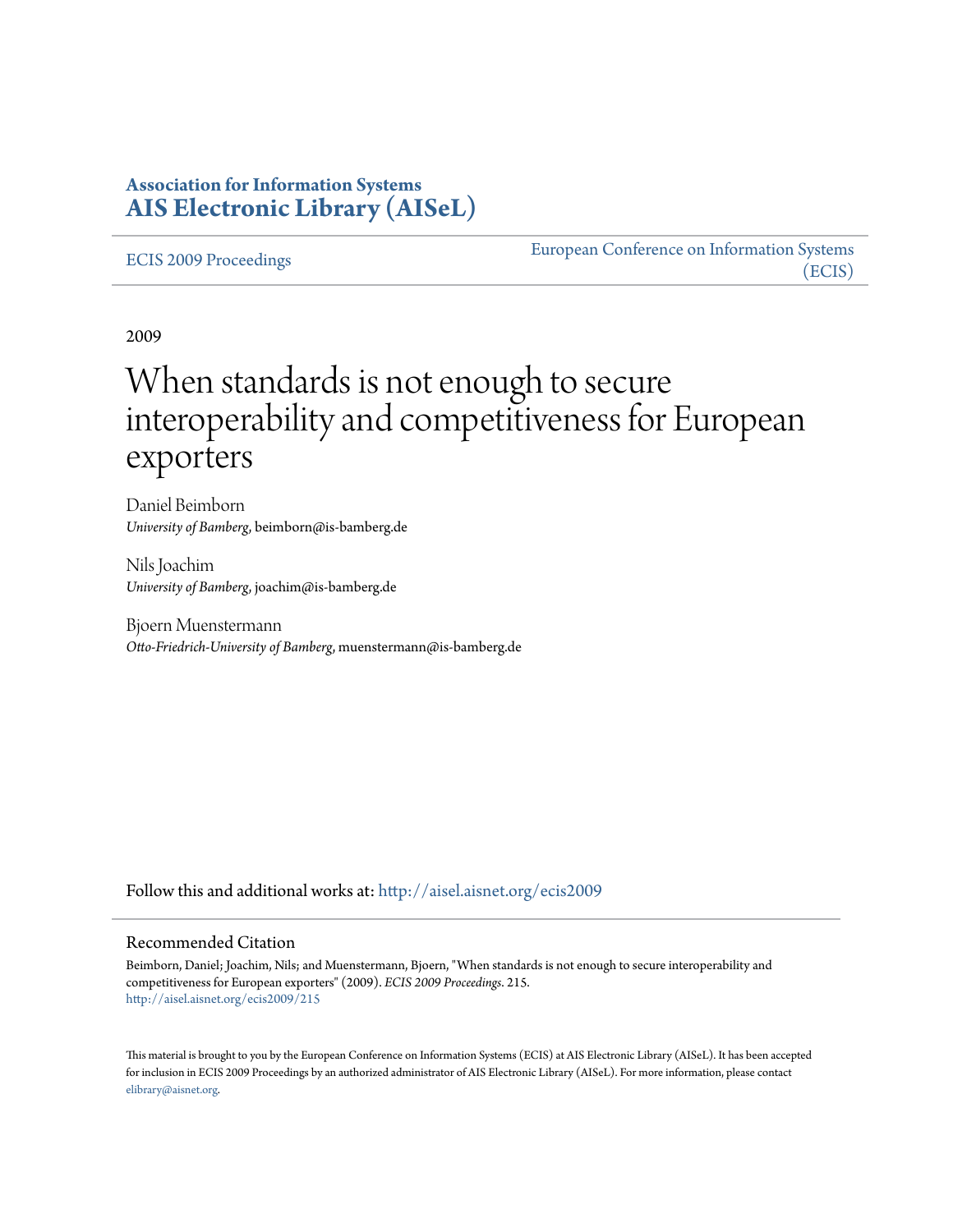# IMPACT OF SERVICE-ORIENTED ARCHITECTURES (SOA) ON BUSINESS PROCESS STANDARDIZATION – PROPOSING A RESEARCH MODEL<sup>[1](#page-1-0)</sup>

- Beimborn, Daniel, University of Bamberg, Feldkirchenstraße 21, 96052 Bamberg, Germany, beimborn@is-bamberg.de
- Joachim, Nils, University of Bamberg, Feldkirchenstraße 21, 96052 Bamberg, Germany, joachim@is-bamberg.de
- Muenstermann, Bjoern, University of Bamberg, Feldkirchenstraße 21, 96052 Bamberg, Germany, muenstermann@is-bamberg.de

#### Abstract

What is the impact of a Service-oriented Architecture (SOA) on the efficiency and effectiveness of business process standardization (BPS)? The contribution of this paper is the development of a research model around the impact of SOA on BPS in terms of achieving fundamental efficiency and flexibility potentials while covering both the business layer and the IT layer of the firm. Drawing on an accepted and widespread enterprise architecture model, we derive propositions that explain why and how SOA's characteristics help to standardize business processes and how the interplay between SOA and BPS leads to an increased overall business value. Additional moderator arguments, such as the level of service granularity, the centrality of SOA governance, or Business IT alignment, are added to the research model as critical success factors of achieving business value of SOA.

*Keywords: Service-oriented Architecture, SOA, business process standardization, BPS, business value, research model.*

<span id="page-1-0"></span><sup>-</sup><sup>1</sup> Authors in alphabetical order of names.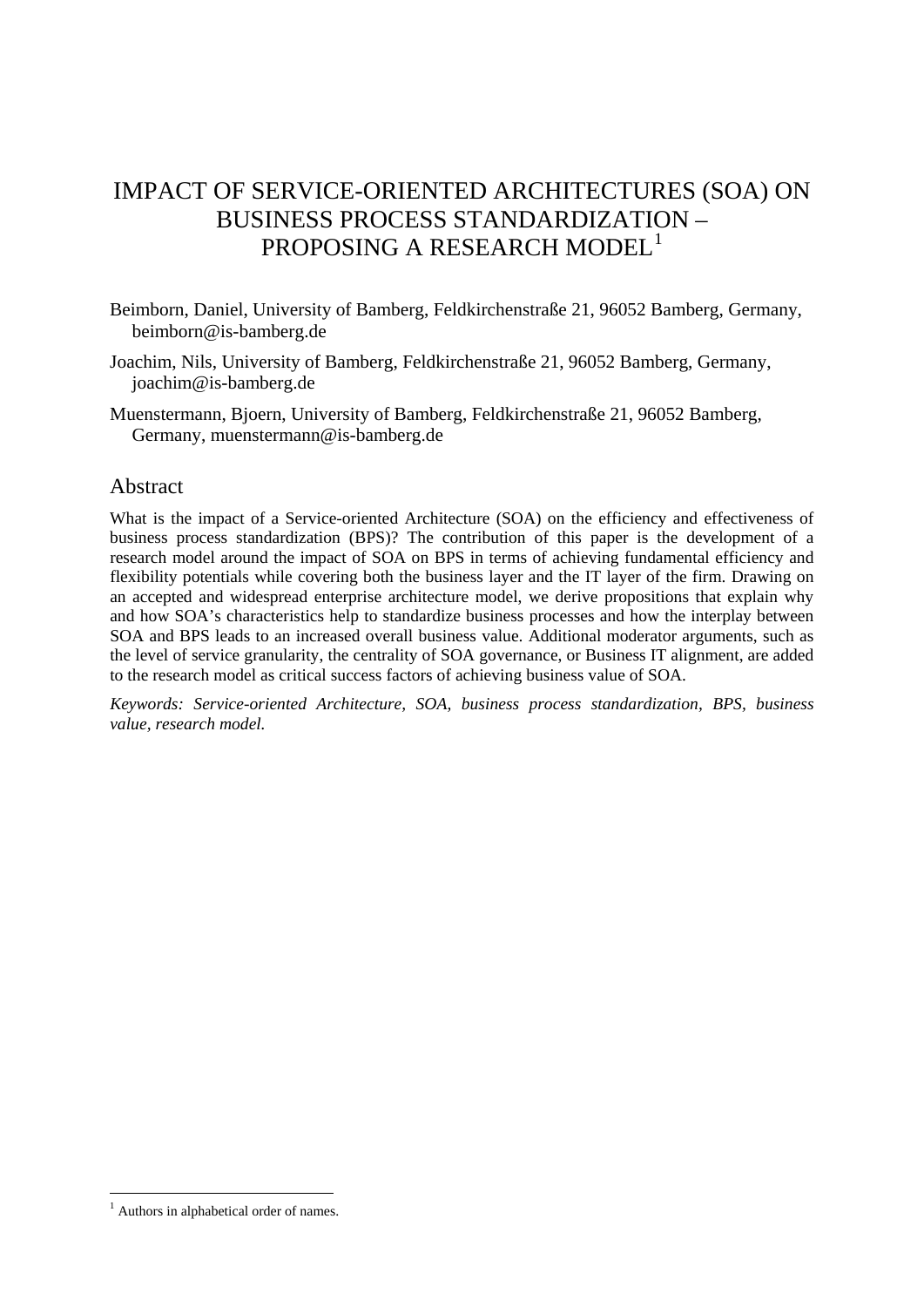# **1 MOTIVATION**

In 2008, the use of Service-oriented Architecture (SOA) in North-American, European and Asian-Pacific companies increased from 44% to 63% (Heffner 2008). This comes along with a paradigm shift from a strongly process-oriented value chain perspective to a service-oriented perspective, viewing the firm as a set of encapsulated but interrelated services (Demirkan and Goul 2006). This shift, together with the corresponding change in the IT architecture, offers various tremendous potentials such as identifying redundant activities in the firm, supporting insourcing vs. outsourcing decisions and subsequent transitions, identifying core competencies, or changing and managing business processes in a more flexible and consistent manner.

In Business Process Management, one particularly important instrument for enabling and achieving efficiency potentials is standardization of business processes (BPS) (Hadfield 2007; Muenstermann et al. 2009a; Muenstermann and Weitzel 2008; Venkatesh 2006). In this paper, we aim at particularly merging the concepts of SOA and BPS and therefore propose a conceptual research model about the impact of Service-oriented Architectures on the standardization of business processes. There exist many works on how SOA should be designed, implemented, and managed, but there is still a huge gap on what the actual benefits of SOA are, or, whether and how SOA delivers business value in terms of Melville et al. (2004). Therefore, we want to tackle this essential question and restrict our focus on the role SOA plays for achieving efficiency potentials from BPS.

In this paper, we will develop a theoretical research model covering the following research questions:

- *1. What is the impact of Service-oriented Architecture (SOA) on business process standardization (BPS)?*
- *2. How can the interplay of SOA and BPS increase both business process performance and organizational performance?*
- *3. What are the critical success factors required as moderator for an effective interplay of SOA and BPS?*

The result of the research paper at hand is a theoretical research model consisting of a set of propositions which describe the interrelationship between SOA and BPS and the role of critical success factors. This conceptual model is intended to form the basis for future empirical research.

Our paper is structured as follows: section 2 provides the theoretical foundation and a concise terminology which allow a mapping of business processes to SOA and introduce the concept of BPS. Subsequently, we develop a set of propositions explaining the interplay of SOA and BPS as well as both the consequences and necessary success factors of the interplay in section 3. The paper concludes by interpreting the results and discussing potential limitations as well as the planned following research steps in section 4.

At this point, we want to clarify about the following restrictions regarding the focus of this paper: (1) Regarding process standardization, there is often the question about the optimal trade-off between standardization and individualization (Hall and Johnson 2009; Lampel and Mintzberg 1996); nevertheless, this is not our research focus. (2) As formulated in the research questions, we focus on the role of an (already implemented) SOA for process standardization. The reverse question whether or how standardized processes facilitate the introduction of an SOA, is not tackled in this paper.

# **2 THEORETICAL FOUNDATION**

The goal of this section is, firstly, the introduction of a concise terminology to describe organizations and their business activities to then, secondly, allow proceeding with an analysis of the interplay of SOA and BPS in the next section.

The first subsection (2.1) introduces "business process standardization" and shows exemplary value drivers. The second and third subsections (2.2 and 2.3) provide the terminology to describe enterprise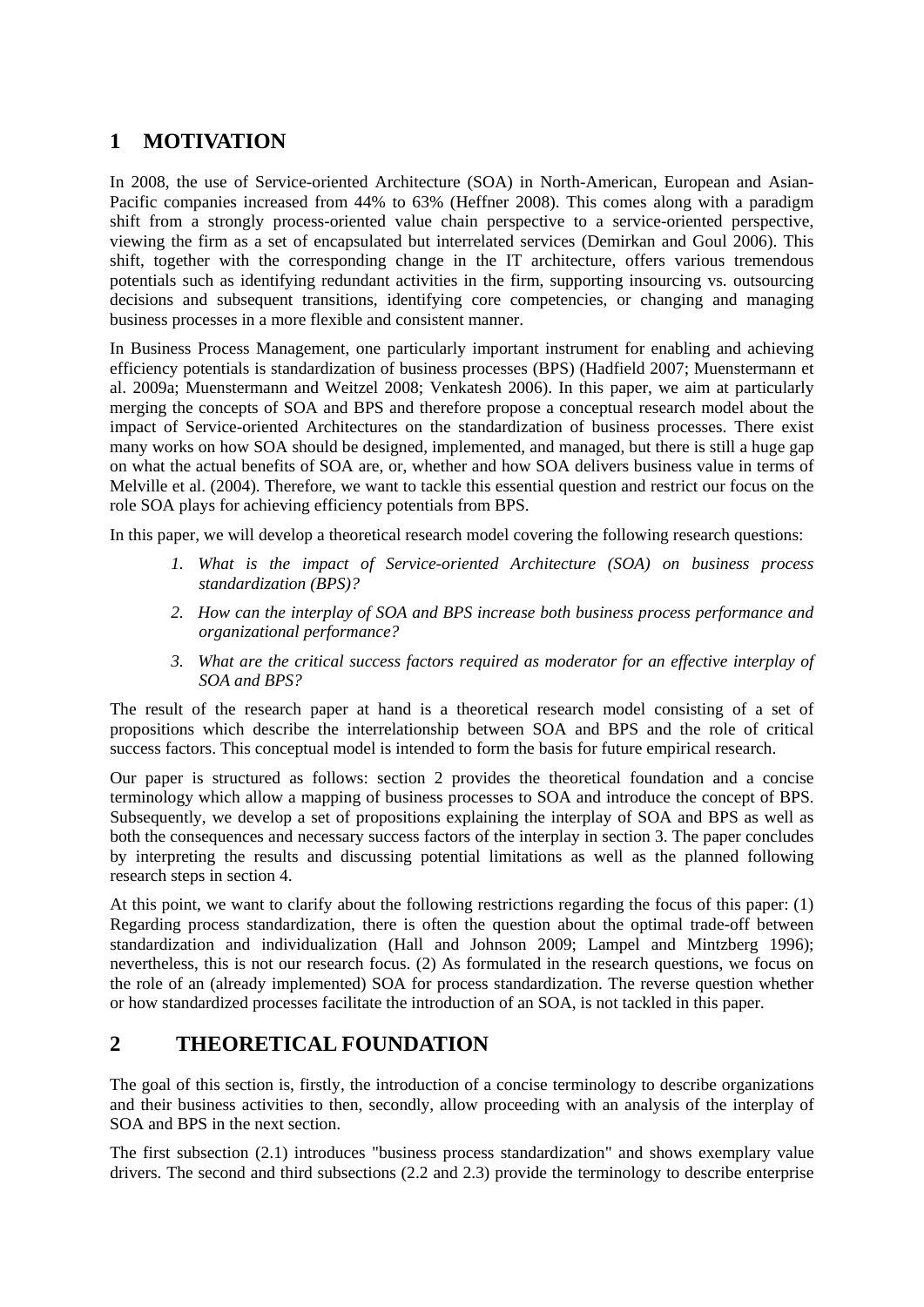architecture and the respective building components. The fourth section (2.4) finally aims at showing the conceptual relationship between SOA and BPS at the different enterprise architecture layers.

#### **2.1 Business process standardization (BPS)**

Standardization of business processes is increasingly receiving attention from academics and practitioners alike. Since Venkatesh (2006) identified process standardization as one of three broad future research directions, numerous papers dealing with BPS have been published (Bala and Venkatesh 2007; Hall and Johnson 2009; Sánchez-Rodríguez et al. 2006; Wüllenweber and Weitzel 2007). On the practitioner side, companies hope to save significant costs by means of BPS (Hadfield 2007). However, in both academia and industry BPS has hardly been treated as discrete and concisely defined object of research. Even very recent papers claim a lack of research on a concise definition and on the role/impact of BPS (von Stetten et al. 2008). Ungan (2006, p. 136) notices that "despite its great attractiveness, academics' and practitioners' work on [business] process standardization is conspicuously absent". Shaw et al. (2007, p. 92) indeed define BPS as a means to change business processes from where they are to a standard business process and "focus on a meta process: the process of changing a process", but completely leave open the question, how a standard business process should look like and how a given business process at hand can be transformed into a standard business process.

In contrast to that, Muenstermann and Weitzel (Muenstermann and Weitzel 2008) propose a definition of BPS as well as an according conceptualization. They define BPS as a two-staged approach:

(a) *internal BPS*:

Unification (homogenization) of multiple existing business process variants to either one single variant among the existing or to a newly designed target business process, which itself is composed out of selected tasks of the existing business process variants

(b) *external BPS*:

-

Alignment respectively adaption of unified/homogenized business process variants to an externally available reference business process or an externally available best practice business process

BPS pursues different goals: In the short and medium term, internal BPS focuses on the unification/homogenization of the business processes considered, foremost aiming at eliminating inefficiencies and thereby increasing the business process performance along the dimensions business process time, cost, and quality. In the medium and long term, external BPS aims at aligning/adapting the previously internally standardized business process variants (to an externally available reference business process<sup>[2](#page-3-0)</sup>) to reach and sustainably guarantee cross company validity, reusability, and adaptability. The closer a company adheres to an externally available reference process, the easier it is to react e.g., to market and external change in accordance with the way and speed of competing companies that also have adopted the reference process. Hence, the described alignment/adoption within the context of external standardization on the one hand increases business process performance and on the other hand expands organizational flexibility.

<span id="page-3-0"></span><sup>&</sup>lt;sup>2</sup> Examples of industry specific reference processes are the "Supply Chain Operation Reference Model (SCOR)" or the "enhanced Telecom Operations Map (eTOM)". See Kindler and Nuettgens (2005) for an overview of reference processes or Malone et al. (1999) for how to design reference processes. Such industry specific reference processes have mostly been adopted by a large amount of companies. Hence, adhering to them can be a necessary condition to allow for easy realizable process changes and consequently expand organizational flexibility within specific industries.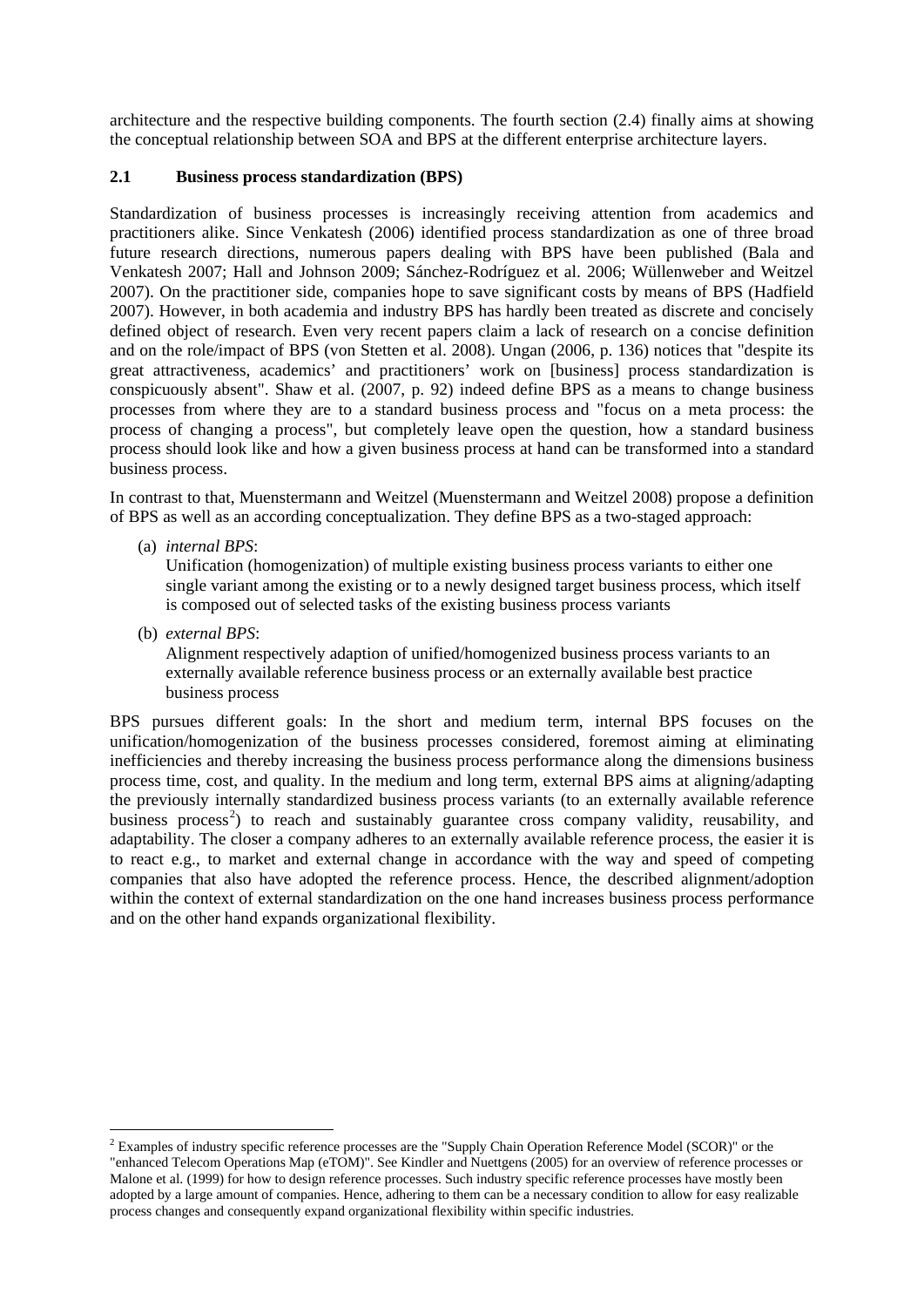#### **2.2 Enterprise architecture: enterprise plan, business process model and resource model**

We base our terminology to describe enterprise architectures on the "Semantic Object Model" (SOM) following Ferstl and Sinz (Ferstl and Sinz 1995; Ferstl and Sinz 1997)<sup>[3](#page-4-0)</sup>. According to the SOM methodology, an enterprise architecture comprises three layers: the enterprise plan, the business process model and the resource model as well as the respective interdependencies and relationships between the layers:

The *enterprise plan* describes the global tasks of the enterprise, a strategy to cope with that global task as well as surrounding conditions relevant to the solution. The *business process model* specifies main and service processes as solutions to realize the enterprise plan. The *resource model* finally provides resources, e.g. personnel, application systems, and machines/equipment necessary to follow the solution path described in the business process model to realize the enterprise plan (Ferstl and Sinz 1997).

Business process models constitute the central layer within the SOM methodology. According to Ferstl and Sinz (1997) they depict a model of the inside view of a business system. They can be interpreted as solution approach for the realization of the enterprise plan. Hence, they combine the enterprise plan – being aware of the business context of the business process at hand – with the resource model and thereby form the basis for the subsequent analysis of the impact of SOA on BPS.

#### **2.3 Components of the business process model and resource model**

Figure 1 below displays the building components of the business process model and resource model as well as the respective interdependencies between the building components. The business process model comprises the three building components *"processes"* (layer 1), *"tasks"* (layer 2) and *"subtasks"* (layer 3). The resource model (on layer 4) provides *"applications systems"*, *"personnel"* and *"machines/equipment"*.

According to Davenport a business process is a "a set of logically related tasks performed to achieve a defined business outcome" (Davenport and Short 1990, p. 12) or the "specific ordering of work activities across time and place, with a beginning, an end, and clearly identified inputs and outputs" (Davenport 1993, p. 5). Lee et al refer to business processes – according to the SOM methodology – as connecting business goals and resources realizing them as "a vehicle to build and materialize organizational capabilities" (Lee et al. 2004, p. 645). Ferstl and Sinz (1997) summarize prominent features of business processes as event driven chain of tasks" as well as the "mapping and use of resources.

In summary, on layer 1, we define a *business process* to be an event-driven, ordered chain of tasks pursuing the goal of reaching a previously defined business goal<sup>[4](#page-4-1)</sup>. Continuing, on layer 2, we define *tasks* as descriptions of distinguished goals that have to be reached, together with a preceding business event (input) and a resulting successing business event (output). On the next level of detail (layer 3), the SOM specifies sub-tasks, which are defined as business activities realizing parts of a task.

Now we leave the business process model and apply ourselves to the resource model. The resource model comprises the three building components *"application systems"*, *"personnel"* and *"machines/equipment"* and describes how and using which resource the sub-tasks are instantiated.

<span id="page-4-0"></span><sup>-</sup><sup>3</sup> As alternatives to the SOM methodology, several practitioners and researchers offer further approaches to describe enterprise architectures. Among them, one example approach is the "Component Business Modeling" (CBM) approach promoted by IBM (Ramchandani and Harwood 2005). To our knowledge all available other approaches are based on an equivalent underlying internal structure and – along the parts relevant for our research approach – can directly be translated into the terminology used in the SOM approach. As a consequence within this article we can derive our terminology from the SOM approach. Moreover, SOM is a sound and completely integrated approach, which offers in contrast to other approaches the advantage to provide a consistent methodology (cf. Ferstl and Sinz 1998). This methodology guides the modeler through the entire process with concrete rules on how to transform strategic business goals into business process models and then into concrete building components (such as interfaces and objects) of application systems.

<span id="page-4-1"></span><sup>4</sup> *"variant of a business process"* defines a business process similar to a given business process except for some minor tasks of the given business process left out.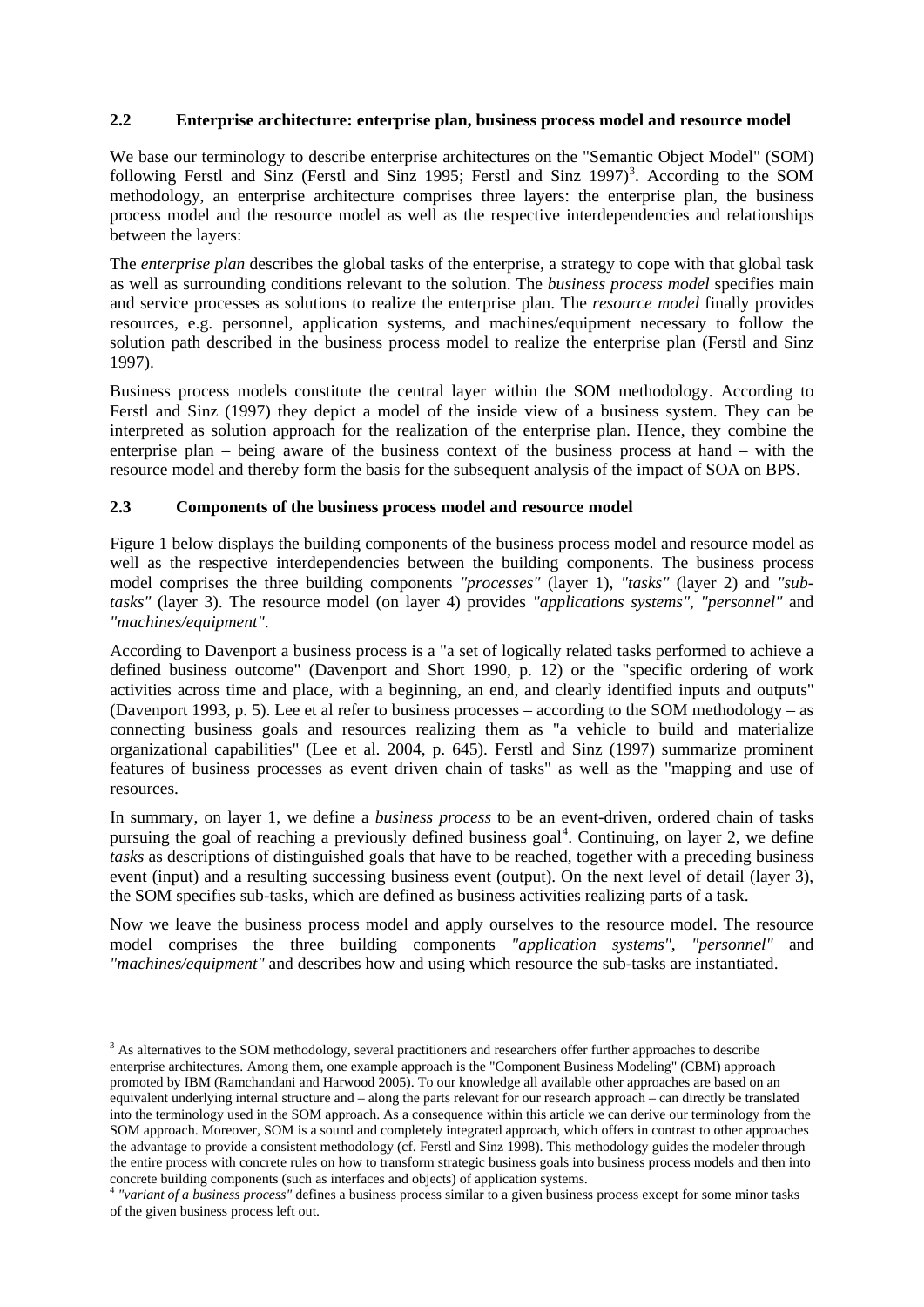As shown in Figure 1, the components of the business process model and the resource model depict consecutive layers of the enterprise architecture, each describing the preceding layer on the next level of detail.



*Figure 1. Overview of building components of business process model and resource model.* 

#### **2.4 Relationships between SOA and enterprise architecture**

According to the presented enterprise architecture, SOA is a methodology for designing the application landscape (Siedersleben 2007). According to Erl (2005, p. 54) "SOA can establish an abstraction of business logic and technology that may introduce changes to business process modeling and technical architecture, resulting in a loose coupling between these models. SOA is an evolution of past platforms, preserving successful characteristics of traditional architectures, and bringing with it distinct principles that foster service-orientation in support of a service-oriented enterprise." Therefore, we distinguish two interrelated paradigms associated with SOA: (1) a technical perspective, which interprets Service-oriented Architecture (SOA) as pure IT paradigm, as well as (2) an enterprise perspective, which models and organizes the entire organization according to a Service-oriented approach, which also includes business processes and workflows in contrast to the first perspective resulting in a so-called Service-oriented Enterprise (SOE) (Demirkan and Goul 2006). If solely applying the technical perspective, SOA serves the design and realization of the resource model (see Figure 1 layer 4).

Combining both paradigms, SOE/A becomes manifest in a three-stages model, consisting of process model, service model, and technology model (Siedersleben 2007). Whereas the process model corresponds to the previous business process modeling, the service model defines not only the services themselves but also the relationship to the business processes. The technology model defines the concrete implementation for realizing the services. Therefore, the service model decouples the business processes from the underlying technological realization in order to avoid that changes in the implementation will affect the business processes. Thus, the technology model enables an efficient implementation of services, whereas the service model facilitates the efficient realization of the business processes (Siedersleben 2007). In ideal circumstances, the upper models define the antecedents for the lower models in order to allow for an Service-oriented Enterprise.

However, there exist also backward links from the lower to the upper models, as organizations still use legacy systems and standard software which do not perfectly support existing business processes. Consequently, organizations make also use of bottom-up approaches for identifying services despite the pure top-down approaches. Whereas *top-down* approaches analyze existing business processes in order to identify adequate services, *bottom-up* approaches examine legacy systems and standard software for the identification of services. While organizations using the former approach may face problems realizing the identified services within an existing infrastructure, the latter approach can lead to too fine-grained (more data-centered than business-oriented) services, which are similar to an application programming interface (API). Therefore, a hybrid approach combining both methods is suggested in order to minimize the problems associated with these approaches (Arsanjani 2004).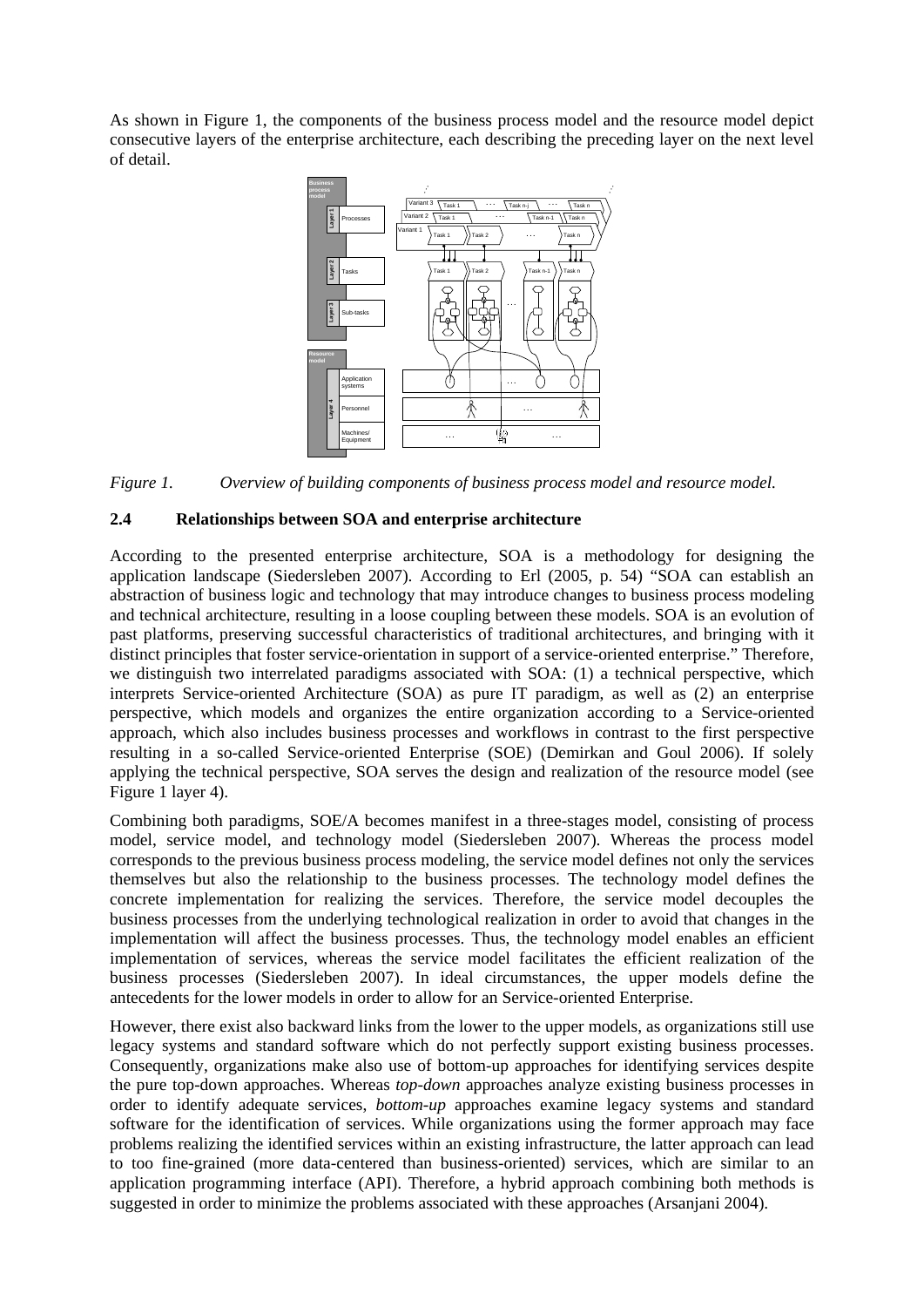Linking the model of SOA according to Siedersleben (2007) to the components of an enterprise architecture (see Figure 2) leads to the following relationships:

The *process model* corresponds to the first layer of the enterprise architecture.

Increasing the level of detail of the process model is the foundation for the *service model*, which is represented on the second and third layer of the enterprise architecture. The increased level of detail allows to derive the services of the service model directly from the sub-tasks (layer 3), which documents the demanded relationship between services and their business process within the service model (Siedersleben 2007).

Whereas both models mentioned before are independent from the technology used to realize SOA, the *technology model* describes the technology selected to implement and dispose services (Siedersleben 2007). The technology model originates from the assignment of sub-tasks (layer 3) to services, which are located at the fourth layer of the enterprise architecture.

Consequently, distinguishing between tasks, sub-tasks and application systems or services, which perform the sub-tasks supports a separation being compatible with the three-stages model of SOA. This clear separation of sub-tasks and performing services enables flexibility as well as reuse potentials of SOA (Sinz 2008).



*Figure 2. Relationship between the three-stages SOA model (right side) and the components of business process and resource model of the enterprise architecture (left side).*

# **3 SOA AND BUSINESS PROCESS STANDARDIZATION – A RESEARCH MODEL**

After showing which layers and components of SOM are influenced by BPS activities (3.1), we develop propositions about the collaboration of SOA and process standardization within the layers of the enterprise architecture (3.2). The last subsection will expand the propositions by moderating success factors with respect to the effective interplay between SOA and process standardization (3.3).

#### **3.1 BPS in the Context of the Enterprise Architecture**

On the first layer (processes), internal BPS means reduction of process variants, i.e., different sequences of order and "call" of tasks. Resulting consequences for the second layer (tasks) are (1) the identification of tasks which are redundant, and thus not relevant anymore, and (2) the identification of tasks being elements of different business processes (leading to "reuse" of tasks). Moreover, rather similar tasks can be identified and homogenized as well. Regarding the third layer (sub-tasks), we can argue similarly.

Internal standardization ensures that the same sub-tasks within different tasks are performed from the same service within the resource model.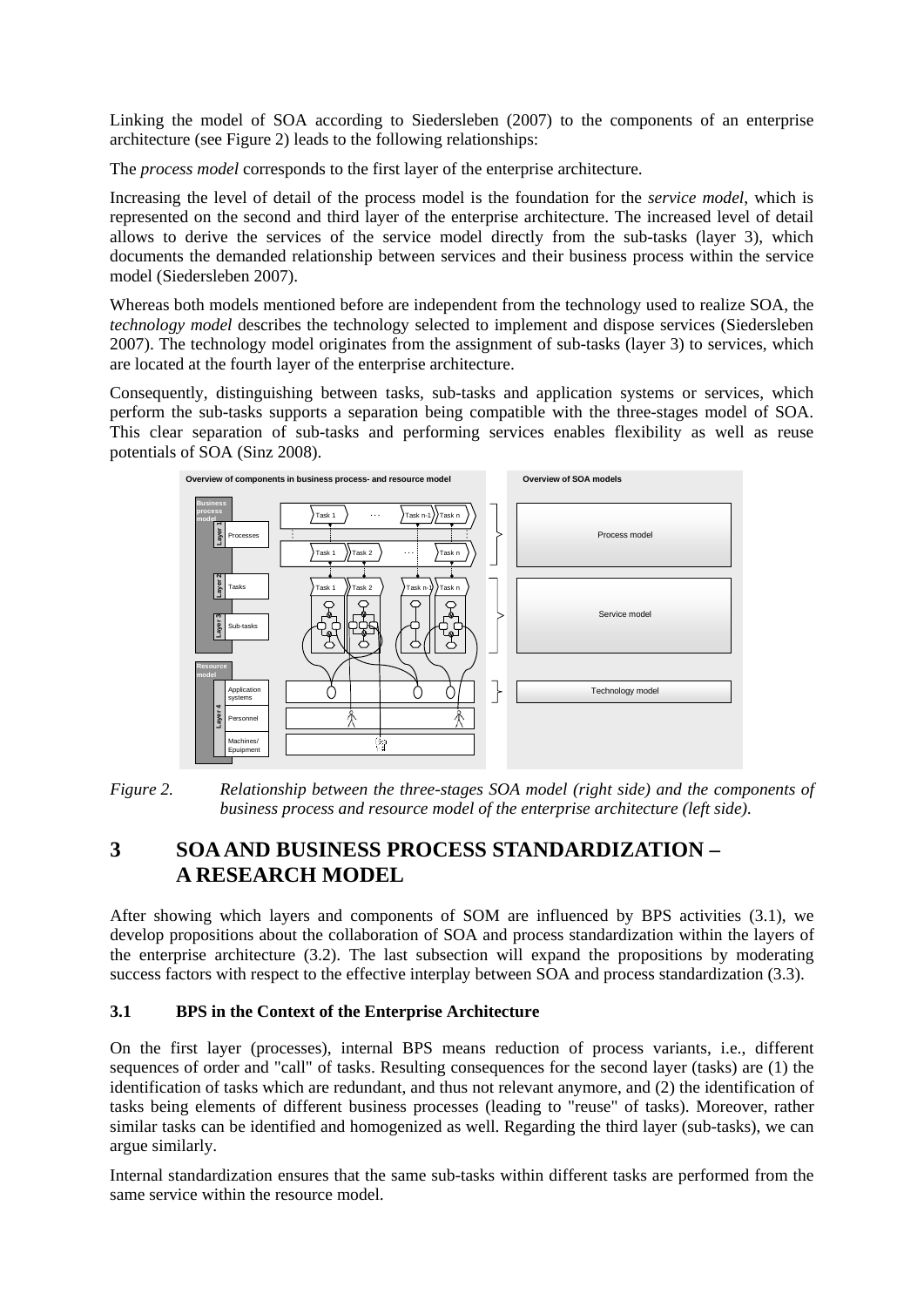External BPS focuses on the first and second layer of the enterprise architecture and ensures that the choice, order and interface definition of tasks of processes or process variants correspond to an external reference process or best practice process.

From our point of view, the introduction of a precise terminology of the description of the enterprise architecture and the contained components allows us to point out the area of activity of BPS (internal as well as external).

#### **3.2 Deriving the propositions**

With respect to the three characteristic elements of SOA – component orientation (including standardization of interfaces), loose coupling and workflow  $(2007)$  – we develop propositions about the influence of SOA (in terms of the extent and the way of an already implemented SOA) on BPS.

As explained earlier, the first step to standardize business processes is to homogenize them internally. SOA supports this internal standardization due to the reuse of the same service (fourth layer of the enterprise architecture) for the same sub-tasks (third layer). However, organizations may face two problems when standardizing their business processes: (1) existing legacy systems may hamper the alteration of business processes, as IT is not flexible enough, or (2) the use of standard software may force an organization to change its processes according to this software (Merrifield et al. 2008; Siedersleben 2007). Due to the service model and the three characteristic elements of SOA, the latter offers the flexibility to support every possible business process. Therefore, IT does not longer hamper the business in their aim to internally standardize processes (process model) as the need to align them with the actual implementation (technology model) is not necessary anymore.

*Proposition P1: SOA eases internal BPS due to loose coupling of business processes and of the supporting IT.*

Introducing SOA requires a very detailed and precise documentation of business processes. Brahe (2007) shows that the implementation will hold up if tasks are not modeled sufficiently or information flows are not clearly specified. This very detailed process documentation is necessary for internal process standardization activities as well (Ungan 2006).

*Proposition P2: Firms that have established an SOA will more easily conduct internal BPS since the necessary process documentation is already available.*

Whereas component orientation focus on the design of a single application system, SOA focuses on the design of entire system landscapes (Siedersleben 2007). Therefore, an enterprise wide SOA aims at modularizing services of the technology model (Sanchez 2004) in order to implement them only once for reusing them at different locations, guaranteeing freedom of redundancy and minimizing maintenance costs of the IT landscape (Baskerville et al. 2005; Siedersleben 2007). For example, the use of WSDL (Web Service Description Language) promotes loose coupling and component orientation as it offers clearly defined interfaces for using a business functionality encapsulated in a service. Consistently implementing the three-stages model of SOA down to the technology model leads to a reduction of variants of tasks and sub-tasks within the service model, which in turn promotes the standardization of business processes. This results from a reduction of unplanned redundancies of business functionality within heterogeneous, historically grown system landscapes (Siedersleben 2007).

#### *Proposition P3: Due to the concepts of modularization and reuse, SOA facilitates a reduction of redundancies within the technology model which in turn leads to enhanced BPS.*

Moreover, SOA also affects external BPS (on the business process layer). While, from an enterprise perspective, the sequencing of services along a business process is primarily standardized by internal BPS (see *Figure 2*), the centralization of the process flow control by implementing an Enterprise Service Bus (ESB), which orchestrates the service calls, facilitates the integration of external best practices (external capabilities) – in form of services offered and provided by external providers – into firm-internal business processes. Consequently, the flexibility of the service model allows to optimize the business process model because tasks which are executed by external services can be integrated more easily. Here, adapting the business process model is not necessary; only the relationship between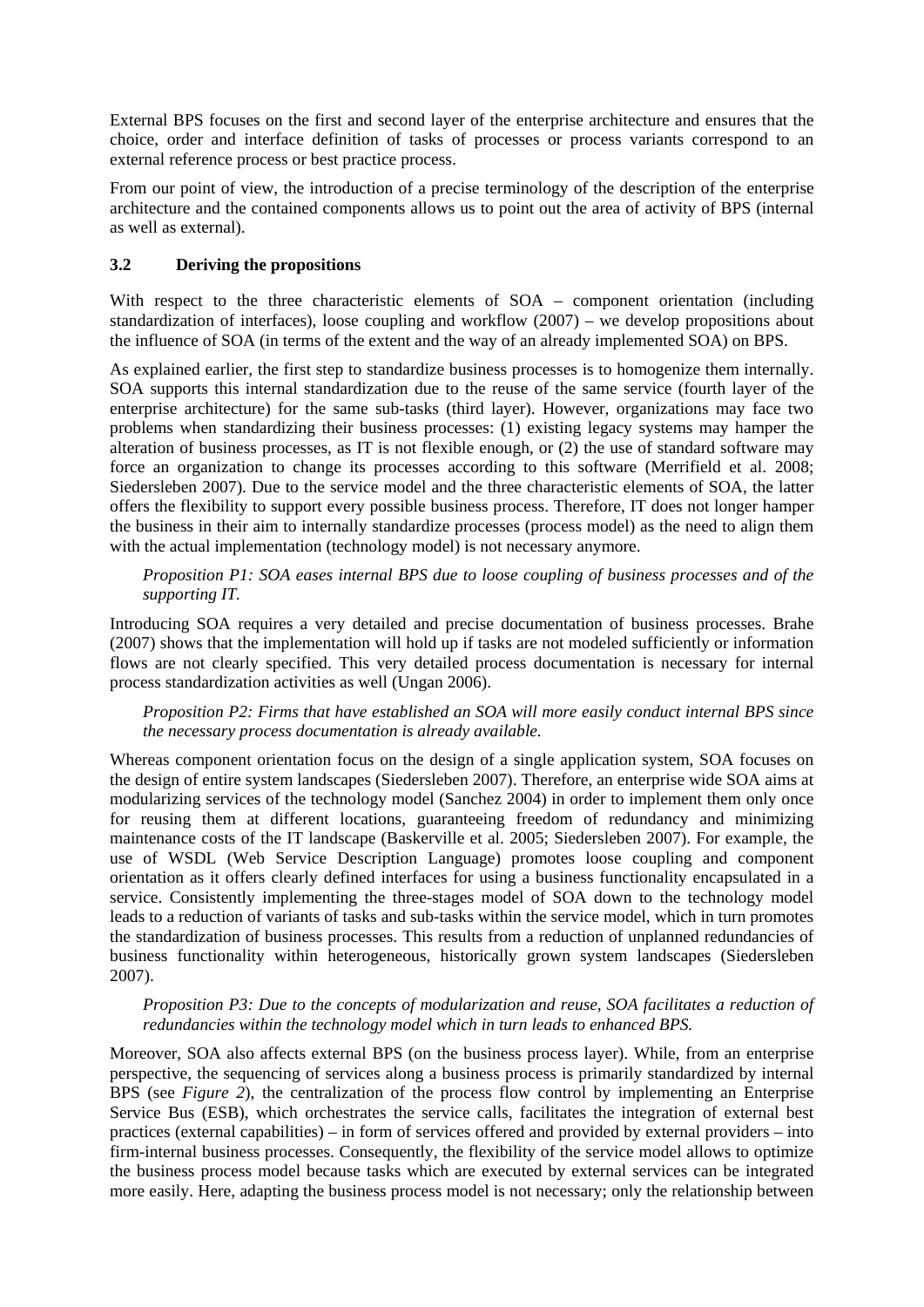the service model and the resource model have to be changed (Beimborn et al. 2008). Thus, the following proposition (P4) follows the same argumentation as P1, but applies it to the integration of external capabilities instead of firm-internal standardization.

*Proposition P4: SOA facilitates external BPS by enabling the integration of firm-external capabilities (in form of services).*

By contrast, we can also argue the opposite way: if business processes have been standardized *before* an SOA is introduced, redundant software can be eliminated and IT costs can be saved (Merrifield et al. 2008). But, the causality is difficult to determine because both BPS and SOA represent requirements for achieving a business value in terms of more efficient business processes and more strategic flexibility (e.g., faster and easier implementation of new business models etc.). Without revising the business processes, we cannot realize technical potentials as well (Davenport 1993; Hammer and Champy 1993). On the other side, BPS without an SOA in place can only be as broad as the used applications and legacy systems allow for. By separating the business process model, the service model, and the resource model, SOA enables step-wise evolutionary process optimization, which is different to the "classical" big bang business process reengineering (BPR) approaches proposed in the early 1990s (Davenport 1993; Hammer and Champy 1993). This flexibility advantage is even more important in times of frequently changing business and regulatory environments which require fast adaptations of the business. Consequently, we can argue that both elements, BPS and SOA, show high synergies when applied together.

*Proposition P5: There exists a positive interaction effect between SOA and BPS, leading to superadditive benefits in terms of organizational efficiency and increased strategic flexibility.* 

#### **3.3 Moderating effects**

After deriving theoretical propositions which explain the interplay between SOA and BPS, additional moderator arguments which serve as critical success factors for achieving business value from SOA and BPS are developed. These are (1) the level of service granularity, (2) the centrality of SOA governance, and (3) Business IT alignment.

The first aspect focuses on one of the most important and most difficult questions of efficient and effective SOA design: determining the optimal degree of service granularity (Acharya et al. 2005). During service design and implementation, there are different options to determine the scope of tasks and sub-tasks and their services on the resource layer. If the "size" of the service is chosen too finegrained, coordination and orchestration may get very complex (Baskerville et al. 2005). Moreover, the technical performance can be negatively affected since the network has to carry out higher workloads than the services themselves. In this context, several authors speak about "chatty services" (e.g. Woodley and Gagnon 2005). From a BPS perspective, fine–grained services would allow maximal standardization, theoretically, but the administrative complexity would, in many cases, prevent the identification of an existing and appropriate service within the firm's SOA and thus lead to a redundant implementation. This will threaten the objective of BPS.

*Proposition PM1a: If the functional scope of the implemented services has been defined too finegrained, this will hinder internal BPS on the task layer.* 

By contrast, if the service size is chosen to coarse-grained, reusability potential will decrease. The higher the functional range encapsulated by a service, the more it is fitted to the specific demands of the related task on the business process layer (Baskerville et al. 2005; Brahe 2007). From a BPS perspective, the problem of specifying too large services is that slightly different process requirements from different contexts always result in new service implementations which, in turn, reduce internal standardizability on the task layer.

*Proposition PM1b: If the functional scope of the implemented services has been defined too coarse-grained, this will hinder internal BPS on the task layer.* 

Thus, in both cases, there is a threat of repeatedly implementing similar business logic – which is contrary to the objectives of BPS (Woodley and Gagnon 2005).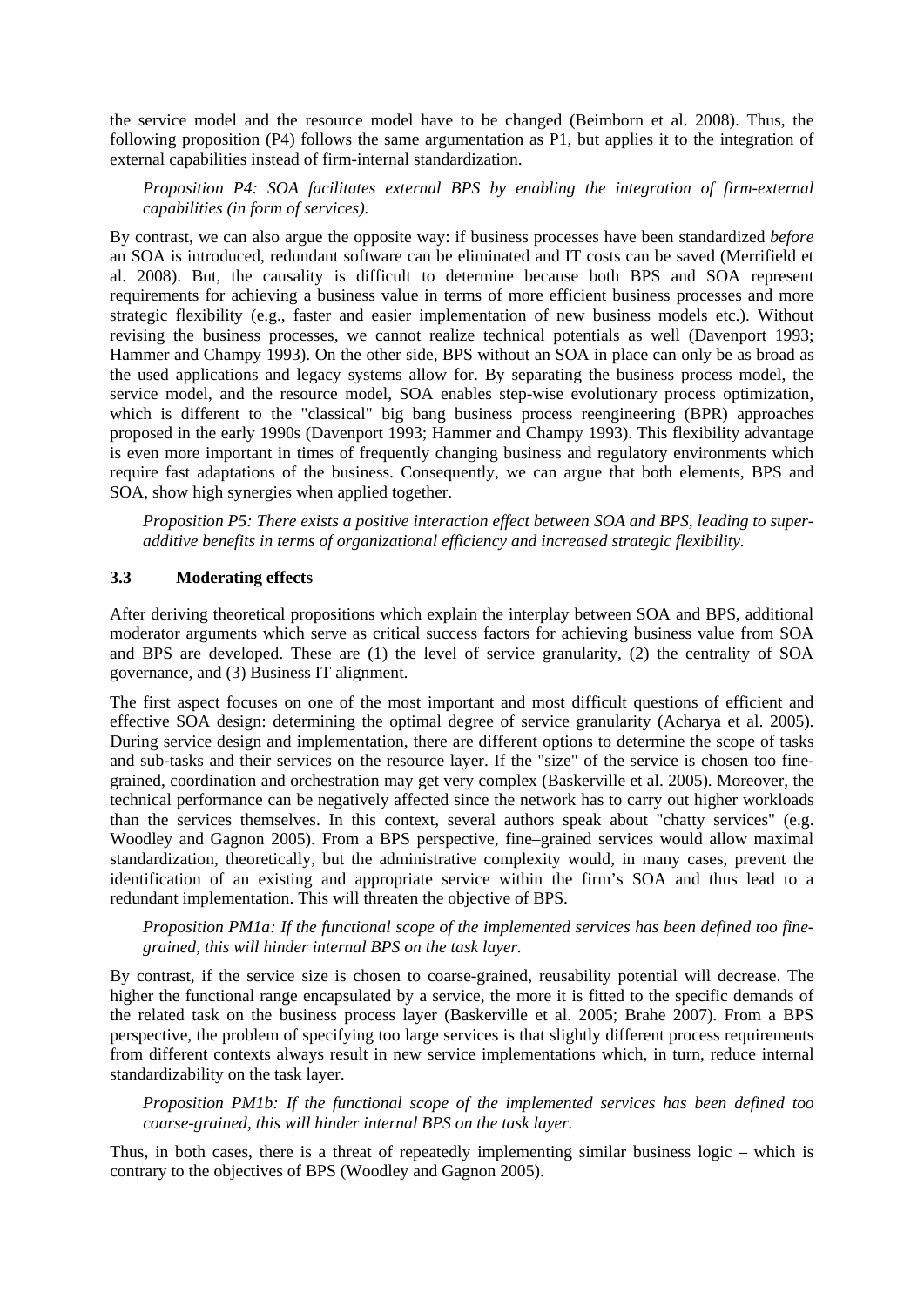As a further argument, we introduce the establishment of an SOA governance as moderator. Since introducing SOA often is a firm-wide change of the IT architecture and since it affects all layers of the firm, establishing a central and powerful organizational unit is a critical success factor (Yoon and Carter 2007). Similarly, standardizing business processes across the firm has to be managed by a central and superordinate instance as well (Muenstermann and Weitzel 2008). Moreover, this central unit has to be capable of administering the implemented services in order to ensure a maximum degree of reusability and reuse (Bieberstein et al. 2005). With sometimes more than thousand services implemented by a firm's SOA (Brahe 2007), this represents a highly complex management task, which not only requires a central SOA governance, but also equipping it with adequate management, power, and documentation tools and mechanisms (Brahe 2007). Without a central SOA governance, SOA cannot be a driver of BPS. Moreover, the positioning of the SOA governance within the firm's organizational structure will also be an adequate unit for setting up and managing firm-wide BPS activities. Since both SOA and BPS affect the whole enterprise, we propose a joint and central SOA and BPS governance to be best suited in order to capture the potential super-additive benefits from both initiatives. This joint governance can enable and ensure a consequent top-down procedure from business process via task to resource layer when implementing SOA (Vinoski 2005).

*Proposition PM2: A centrally established SOA governance has a positive impact on the relationship between SOA and BPS.* 

*Proposition PM3: Merging SOA governance and BPS governance facilitates achieving the goals of SOA and BPS (i.e., P5).* 

In order to implement an IT architecture which efficiently, effectively, and flexibly supports a firm's business processes, the organization has to establish and to maintain a sufficient level of Business IT Alignment. Business IT Alignment is a multi-dimensional concept, not only covering the alignment of business and IT strategy, but also the alignment of structures, in terms of processes, capabilities, routines, and resources (Henderson and Venkatraman 1993) – which is also reflected by the SOM introduced above. Further, Reich and Benbasat distinguish an intellectual dimension and a social dimension of alignment. The first covers the congruence of explicated and documented knowledge, such as strategies, project plans etc., while the social dimension captures the "shared mindset" and a common understanding between the managers and staff from business and IT departments (Reich and Benbasat 2000). This social dimension can again appear on the strategic level (i.e., between executives or top management), such as measured by Reich and Benbasat, and on the remaining levels of the firm such as trust and mutual understanding between IT and business managers and employees involved in joint projects or even during daily business (Beimborn et al. 2006; Franke et al. 2005).

All decision problems discussed earlier, such as the optimal level of granularity or the implementation of an adequate SOA governance, ideally incorporating the BPS governance as well, emphasize the critical need for having sufficient alignment between business and IT both on the strategic and on the structural level, and along the intellectual and the social dimension. Without good alignment, which has to be adopted and carried out by each individual involved (social dimension), neither a successful SOA implementation nor effective BPS activities are possible. Exchanging knowledge and establishing a common understanding of "service" and the firm's business processes is necessary for collaborating on process modularization, deciding about the level of service granularity, and standardizing business processes. Ideally, the firm establishes alignment engineers which show high expertise both on the business side (process layer) and on the IT side (resource layer) (Brahe 2007). This will greatly ensure the mapping between the sub-tasks of the process layer and the service implementations on the resource layer.

*Proposition PM4: Strategic and structural Business IT Alignment is critical for successfully implementing an SOA and for its impact on BPS.*

Figure 3 summarizes the derived propositions: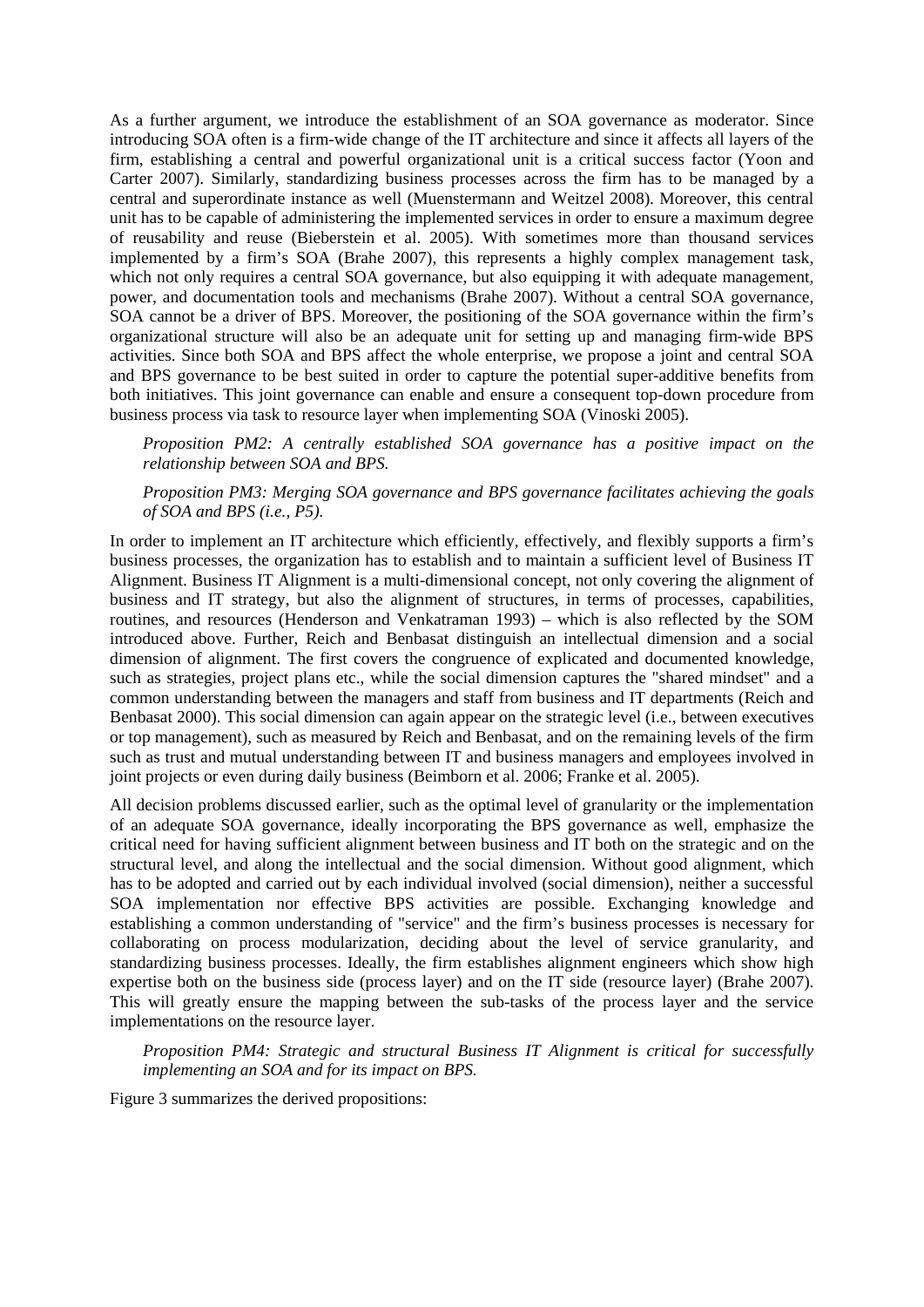

*Figure 3. Conceptual research model about impact of SOA on BPS.* 

# **4 CONCLUSION AND NEXT STEPS**

In this paper, we developed a research model consisting of propositions regarding the impact of Service-oriented Architecture (SOA) on business process standardization (BPS). Both concepts represent important factors for increasing a firm's performance and strategic flexibility. Drawing on the main design concepts of SOA, we propose a positive effect on BPS resulting from loose coupling and modularity which helps to disconnect the business logic of the business processes from their supporting IT. Moreover, modularity and reuse help reducing unwanted redundancies of implemented business logic, which makes BPS easier as the same business logic does not have to be altered at different implementations. These relationships and the potential to integrate external capabilities are moderated by governance design as well as by the level of granularity, which has a direct effect on the potential to reuse services. Additionally, Business IT Alignment is expected to be a critical success factor moderating the direct effects as well as affecting the moderating effects mentioned before. Overall, we expect a combined positive influence of both SOA and BPS together on a firm's performance and strategic flexibility.

As the next step, we intend to refine the theoretical model developed in this paper by conducting case studies Based on interviews with managers responsible for SOA governance in large firms, we get insights into the different service design parameters and management mechanisms. Moreover, accompanying the whole process from specifying a certain demand for a new service on business side (process layer) to its final implementation and integration within the firm's SOA (resource layer) will sharpen our understanding how reusability is determined and how reuse is finally achieved. Thus, the relation from SOA to BPS can be explored from an SOA-driven perspective (i.e., exploratory approach). In other case studies, we will explicitly interview managers involved in firm-wide process standardization activities and will examine – if an SOA is available – whether our propositions can be indicatively justified (i.e. confirmatory approach). After refining our theoretical model, we will transform it into an empirical model, consisting of testable hypotheses and measurable constructs. In this stage, it might be necessary to split single theoretical propositions into several hypotheses which can be quantitatively validated. Moreover, the rich concepts of SOA and BPS need to be unfolded to multi-dimensional constructs which are represented by measurement models each. For example, BPS has been operationalized as a two-dimensional construct, consisting of internal and external BPS, each being represented by a multi-item measurement model, in e.g., (Muenstermann et al. 2009b). Subsequently, we intend to conduct a survey in order to measure our constructs and to validate our hypotheses by using common SEM approaches.

Ultimately, this research project will clarify basic relationships between SOA and BPS and uncover essential success factors for realizing both of them. Thus, we hope to contribute to the research on the business value of flexible and modular IT architectures as well as to managerial reality.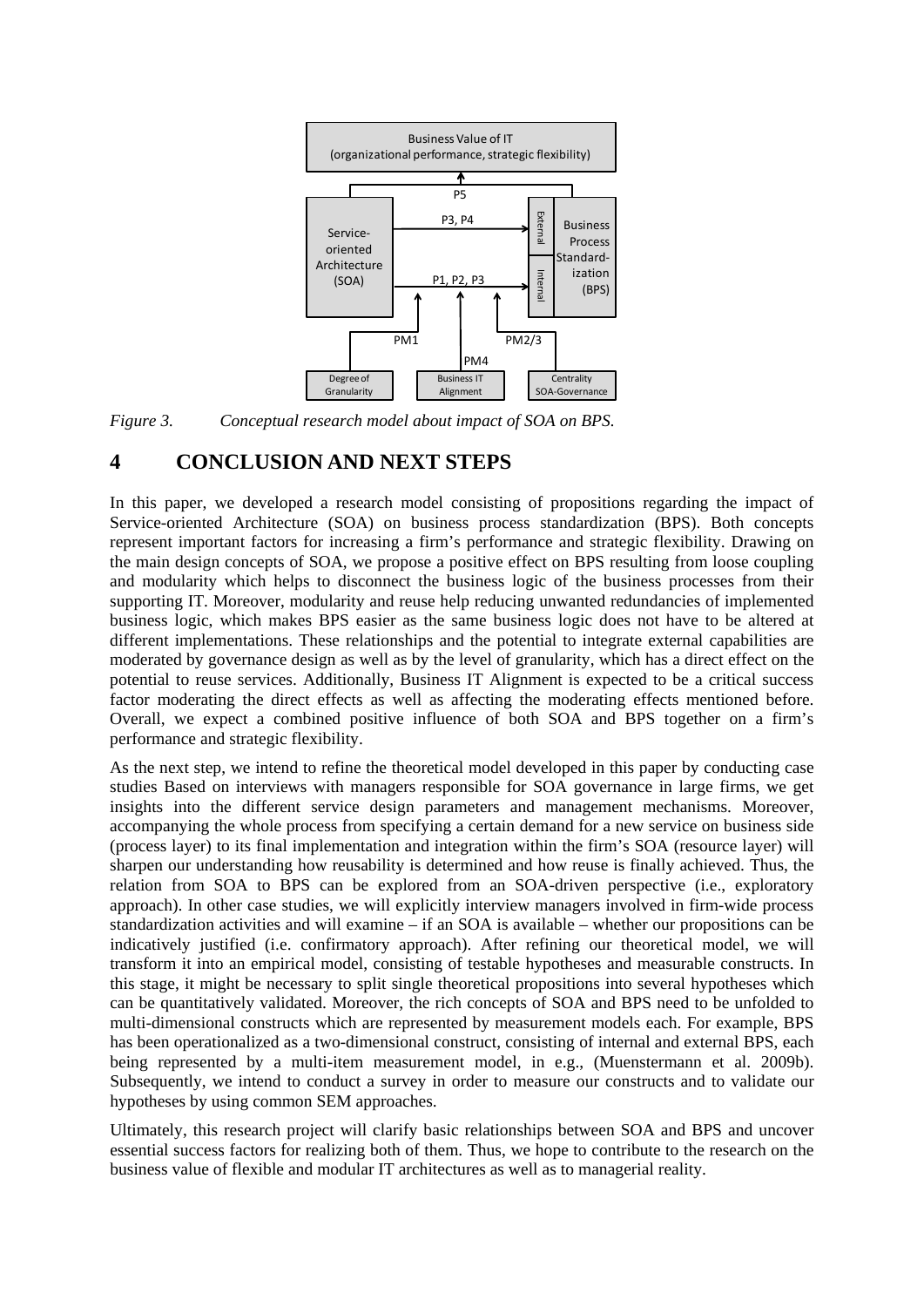#### References

- Acharya, M., Kulkarni, A., Kuppili, R., Mani, R., More, N., Narayanan, S., Patel, P., Schuelke, K.W., and Subramanian, S.N. (2005). SOA in the Real World - Experiences, In Proceedings of the 3rd ICSOC*,* Amsterdam: Springer.
- Arsanjani, A. (2004). Service-oriented modeling and architecture. IBM developerworks*,* cited 12/01/2008, from http://www.ibm.com/developerworks/library/ws-soa-design1/
- Bala, H., and Venkatesh, V. (2007). Assimilation of interorganizational business process standards. Information systems research, 18 (3), 340-362.
- Baskerville, R., Cavallari, M., Hjort-Madsen, K., Pries-Heje, J., Sorrentino, M., and Virili, F. (2005). Extensible Architectures: The Strategic Value of Service-Oriented Architecture in Banking, In Proceedings of the 13th European Conference on Information Systems. Regensburg, Germany.
- Beimborn, D., Franke, J., Gomber, P., Wagner, H.-T., and Weitzel, T. (2006). Die Bedeutung des Alignments von IT und Fachressourcen in Finanzprozessen: Eine empirische Untersuchung (The Importance of Alignment Between IT and Business in Financial Processes). Wirtschaftsinformatik (Business & Information Systems Engineering), 48 (5), 331-339.
- Beimborn, D., Joachim, N., and Weitzel, T. (2008). Drivers and Inhibitors of SOA Business Value Conceptualizing a Research Model, In Proceedings of the 14th AMCIS. Toronto, ON, Canada.
- Bieberstein, N., Bose, S., Walker, L., and Lynch, A. (2005). Impact of Service-Oriented Architecture on Enterprise Systems, Organizational Structures, and Individuals. IBM Sys. J., 44 (4), 691-708.
- Brahe, S. (2007). BPM on Top of SOA: Experiences from the Financial Industry, in: Business Process Management*,* P.D.G. Alonso and M. Rosemann (eds.). Springer, Heidelberg, 96-111.
- Davenport, T.H. (1993). Process innovation: reengineering work through information technology. Harvard Business School Press, Boston, MA, USA.
- Davenport, T.H., and Short, J.E. (1990). The new industrial engineering: information technology and business process redesign. Sloan Management Review, 31 (4), 11-27.
- Demirkan, H., and Goul, M. (2006). AMCIS 2006 Panel Summary: Towards the Service Oriented Enterprise Vision: Bridging Industry and Academics. CAIS, 18 (1), 546-556.
- Erl, T. (2005). Service-Oriented Architecture: Concepts, Technology, and Design. Prentice Hall, Upper Saddle River, NJ.
- Ferstl, O., and Sinz, E.J. (1998). Modeling of Business Systems Using SOM, in: Handbook on Architectures of Information Systems*,* P. Bernus, K. Mertins and G. Schmidt (eds.). Springer, Berlin et al., 347-367.
- Ferstl, O.K., and Sinz, E.J. (1995). Der Ansatz des Semantischen Objektmodells (SOM) zur Modellierung von Geschaeftsprozessen (The Semantic Object Model (SOM) approach to model business processes). WI (Business & Information Systems Engineering), 37 (3), 209-220.
- Ferstl, O.K., and Sinz, E.J. (1997). Re-Engineering von Geschäftsprozessen auf der Grundlage des SOM-Ansatzes (Re-engenineering business processes based on the Semantic Object Model (SOM)). Otto-Friedrich-Universität Bamberg, Lehrstuhl für Wirtschaftsinformatik.
- Franke, J., Wagner, H.-T., and Weitzel, T. (2005). The role of IT business alignment for value creation: a multiple case study among German banks, In Proceedings of the 26th International Conference on Information Systems (ICIS), Las Vegas, NV, USA.

Hadfield, W. (2007). BP to save £600m in global IT process standardisation. Computer Weekly, 5.

- Hall, J.M., and Johnson, M.E. (2009). When Should a Process Be Art, Not Science? Harvard Business Review, 87 (3), 58-65.
- Hammer, M., and Champy, J. (1993). Reengineering the corporation. HarperBusiness, New York.
- Heffner, R. (2008). SOA Adoption: Budgets Don't Matter Much. Forrester Research.
- Henderson, B.D., and Venkatraman, N. (1993). Strategic Alignment: Leveraging Information Technology for Transforming Organizations. IBM Systems Journal, 32 (1), 4-16.
- Kindler, E., and Nuettgens, M. (2005). Business Process Reference Models, In Proceedings of the Workshop on Business Process Reference Models (BPRM 2005), Nancy, France.

Lampel, J., and Mintzberg, H. (1996). Customizing Customization. Sloan Man. Rev., 38 (1), 21-30.

Lee, O.-K.D., Lim, K.H., and Wei, K.K. (2004). The roles of information technology in organizational capability building: an IT capability perspective, In Proceedings of the 25th International Conference on Information Systems (ICIS)*,* Washington, D.C., USA, pp. 645-656.